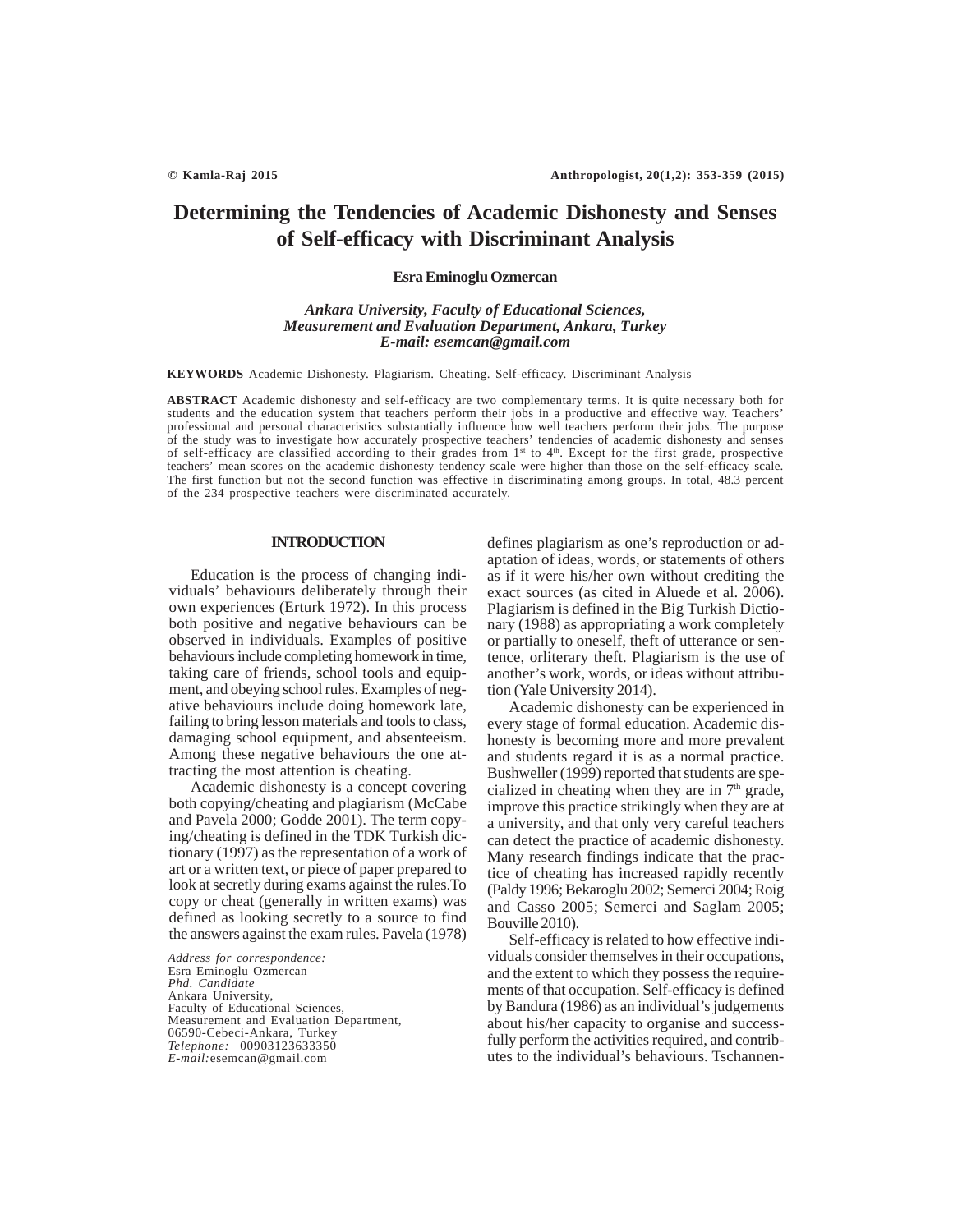Moren and Woolfolk-Hoy (2001) define self-efficacy as an individual's expectations of himself/ herself regarding his/her level of achievement in response to a new situation. Gist and Mitchell (1992) explain self-efficacy as not an innate capacity, but a personal judgement about one's capacity of performance in a task.

Considering the definitions about self-efficacy, it can be inferred that one's sense of selfefficacy does not reflect the actual situation about his/her job performance, but the beliefs in the ability to perform the task. Individuals with considerable self-efficacy know what activities they can perform, how much effort to spend, how to overcome challenges, and how much anxiety or confidence to experience (Koc 2003).

The professional and personal characteristics of teachers strongly influence whether or not they perform their jobs effectively. These characteristics are also considered to be very important in teacher education, because teachers are important role models for students' character development. Unfavourable personality traits of a teacher can cause academic failure and educational trauma in students; teachers must have a sound personality and be professionally competent (Turkoglu 1990).

Previous studies investigated the prevalence of academic dishonesty and the tendency of people to commit academic dishonesty (Yesilyaprak and Ozturk 1996; Kaymakcan 2002; Semerci 2004; Roig and Caso 2005), why is cheating wrong? (Bouville 2010), engagement in academic dishonesty (Henning et al. 2015; Huang and Yang 2015), connection between self-efficacy and academic cheating (Alt 2015). Moreover, in their study entitled "Who Cheats at University? A Self-report Study of Dishonest Academic Behaviours in a Sample of Australian University Students" Marsden et al. (2005) investigated the association of dishonest academic behaviours with student demographics, academic policy offered to the students, self-efficacy and academic orientation in a sample of 954 university students. The authors discovered that academic dishonesty is associated with low levels of learning, a desire to have higher grades, and a low sense of self-efficacy.

Academic dishonesty and self-efficacy are two complementary concepts. One of the most prevalent reasons for an individual to commit academic dishonesty is the wish to get high grades coupled with a low sense of self-efficacy, that is the feeling that high grades won't be achieved without cheating. Conversely, someone with a high sense of self-efficacy won't see a need to cheat.

# **Purpose of the Study**

The purpose of this study is to investigate how accurately the prospective teachers' tendencies of academic dishonesty and senses of self-efficacy are classified according to their grades from  $1<sup>st</sup>$  to  $4<sup>th</sup>$ .

## **Significance**

Academic dishonesty and self-efficacy are two complementary terms. Prospective teachers should have a high sense of self-efficacy and no tendency to academic dishonesty because students impersonate and adapt their teachers' personality traits, behaviours, and cognitive skills. Their teachers' point of view towards and reactions against cheating affect the new generation to a great extent. Therefore, this study is of significance for universities, and the education system in general, to avoid quality problems.

# **METHODOLOGY**

### **Design**

This study is based on correlational design. Correlational studies are the ones which investigate the association between two or more variables and examinedwithout intervening in any way to these variables. Correlational studies are executed to assign individuals into populations with minimal error according to a categorical dependent variable (Tatlidil 1992; Cokluk et al. 2010).

# **Study Group**

The participants consisted of 234 teachers studying in the  $1<sup>st</sup>$  to  $4<sup>th</sup>$  grades of the English Language Teaching department of a state university located in Marmara region in Turkey during 2012-2013 academic year.

# **Instruments**

To measure the participants' level of academic dishonesty, the Academic Dishonesty Tendency Scale was used. The 22-item, five-point Lik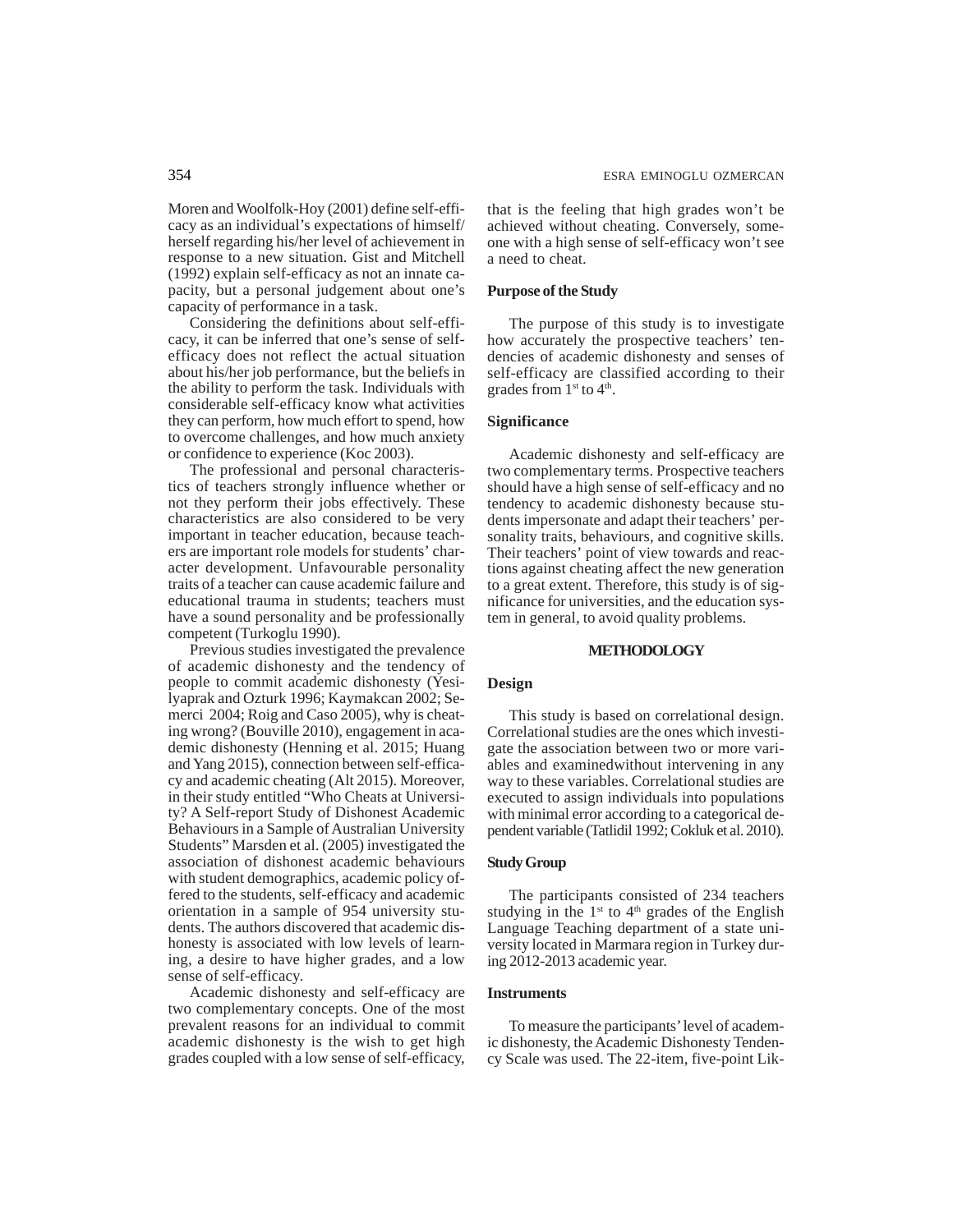ert-type scale with four factors was developed, validated, and tested for reliability by Eminoglu (2008). The Cronbach Alpha internal consistency coefficient for the entire scale was estimatedto be 0.90, and the test-retest temporal reliability factor was estimated to be 0.88. The construct validity was tested through exploratory and confirmatory factor analysis, which yielded satisfactory results.

Participants' sense of self-efficacy was measured with the Teacher Self-efficacy Scale which was developed by Gibson and Dembo (1984) and revised by Guskey and Passaro (1994). The scale was adapted into Turkish by Diken (2005) with an internal consistency coefficient of 0.71.

# **Data Collection**

Both scales were administered successively in a single session to measure participants' tendencies of academic dishonesty and senses of self-efficacy.

# **Data Analysis**

The data were analysed using discriminant analysis, one of the multivariate analysis methods. Discriminant analysis was first developed as a statistical method by Ronald A. Fisher in 1936 (Albayrak 2006). Since then it has been used in many statistical studies, particularly for the purpose of classification. Discriminant analysis is used to estimate the correlation between categorical dependent variable(s) and independent metric variables (Kalayci 2010). Discriminant analysis produces functions enabling the assignment of variables in a data set into two or more groups optimally considering the p number of units (Ozdamar 2004). Discriminant analysis aims at determining one or more functions made of linear combinations of variables which maximize the differences between individuals constituting two or more groups (Cakmak 1992).

The two data sets obtained from the scales were used in the analysis. Prior to the analysis the assumptions of discriminant analysis were controlled. Next, the specific discriminant analysis method was chosen. Since the assumption of discriminant analysis regarding the equality of variance-covariance matrixes was not met, aquadratic discriminant analysis method was used instead of multiple discriminant analysis. Prospective teachers' grade levels were taken as a dependent variable whereas their scores from the Academic Dishonesty Tendency and Teacher Self-efficacy scales were taken as independent variables. The data were analysed with "SPSS (16) for Windows" software.

# **RESULTS**

#### **Assumptions of Discriminant Analysis**

In order to avoid the possibility of improper classification, the same assumptions of ANO-VA and MANOVA tests were met for the analysis. Cokluk et al. (2010) list the assumptions as follows:

- 1. Sample size<br>2. Normal disti
- 2. Normal distribution
- 3. Homogeneity of Variance-covariance matrixes
- 4. Outliers
- 5. Multicollinearity

Regarding sample size, the n number of each group (group size) does not need to be equal. However, the rule of thumb is the number of cases or units in the smallest group must be more than the number of independent (predicting) variables. The best option is having a sample size four or five times greater than the number of independent variables. For example, if there are four or five variables, the size of the smallest group should be at least 20 (Poulsen and French 2008). Since this data set contains 234 cases and only 2 independent variables, this study meets this assumption.

The descriptive statistics were analysed for data obtained from both scales to test the assumption of univariate normal distribution. The mean value (59.58), median value(60), and mode (60) of the data obtained from the Academic Dishonesty Tendency Scale were close to each other, and the same was also true for the data obtained from the Teacher Self-efficacy Scale (mean value 50.83, median value 51, mode 51). Moreover, the skewness (-0.48) and kurtosis (-0.29) statistics for the Academic Dishonesty Tendency scores, and skewness (0.03) and kurtosis (-0.33) statistics for the Teacher Self-efficacy scores, ranged between -1 and +1. These results imply that the scores regarding independent variables do not deviate excessively from the normal distribution. The multivariate normality assumption was tested with Box's M test, which yielded a significant result of 0.000. This result indicates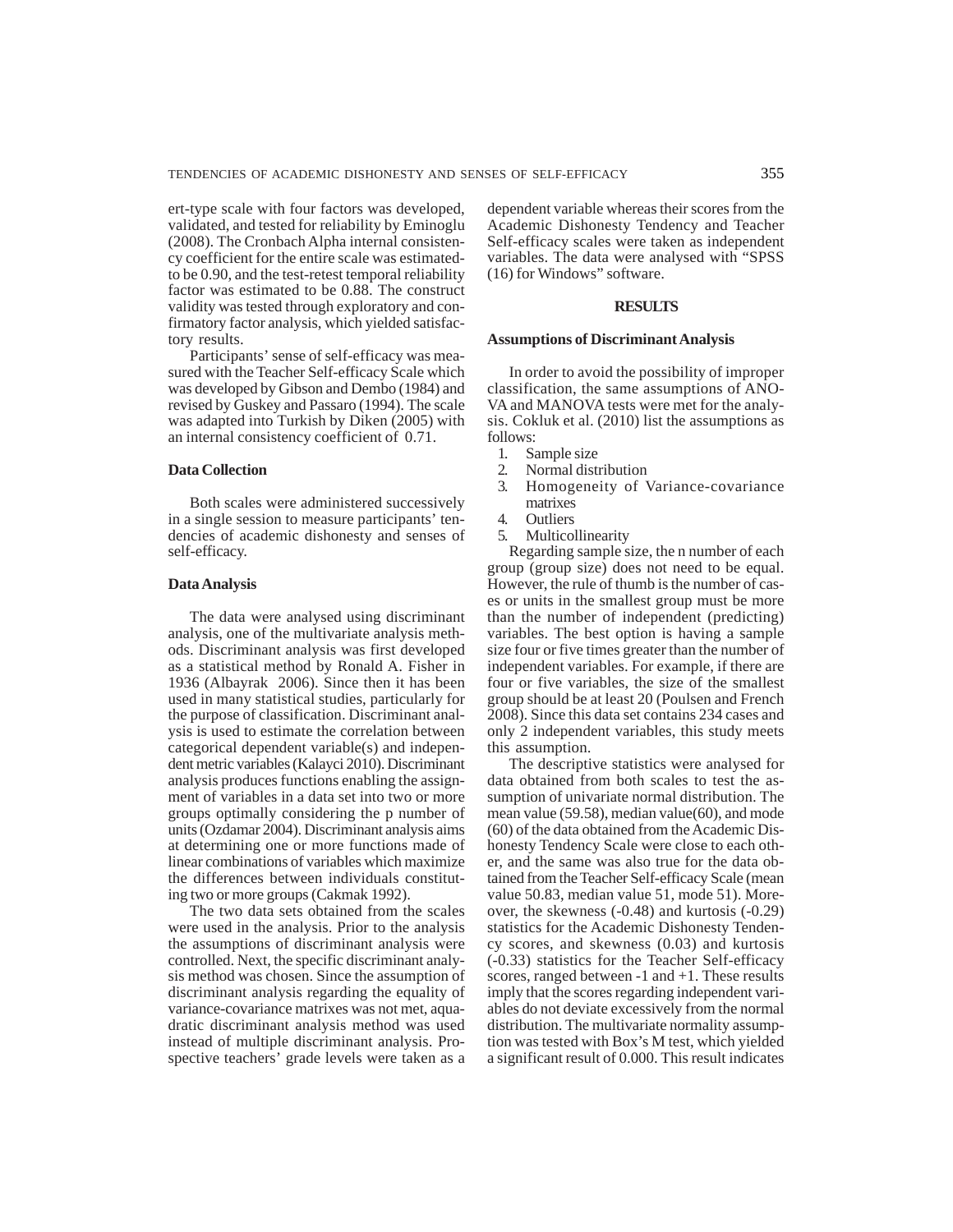that the covariance matrixes of all of the groups of dependent variables are not equal. Thus, as the assumption of discriminant analysis regarding the equality of variance-covariance matrixes was not met, a quadratic discriminant analysis method was used instead of multiple discriminant analysis. If the covariance matrixes of all of the groups are equal, linear discriminant analysis is used; otherwise, quadratic discriminant analysis is used (Ozdamar 2004).

Five outlier cases  $(1, 2, 3, 8, 4, 13)$  were discarded after univariate normality analysis, since their standardized z scores from the Academic Dishonesty Tendency Scale exceeded +3. When multivariate normality was examined, the estimated Mahalonobis distance values were compared tothe critical  $\chi^2$  value. Since there were three variables in the analysis, the  $\chi^2$  value was 12.436 for two degrees of freedom. In the  $\chi^2$  table, the critical value of  $\chi^2$  is 13.816 for 0.001 significance level and 2 (3-1) degrees of freedom. Thus, it is understood that the estimated Mahalonob is distance values are not higher than the critical value.

When the multicollinearity statistics were analysed, the*VIF* values were found to be substantially less than 10 (1.089), the *CI* values were less than 30 (1.000; 8.548; 25.546), and the tolerance values were substantially greater than 0.10 (0.918). These results indicate that there is no collinearity problem between independent variables.

# **Discriminant Analysis**

At the results show that the mean scores from the Academic Dishonesty Tendency Scale were

**Table 1: Group statistics**

50.7647, 57.4828, 55.7879, and 66.7627 for 1<sup>st</sup> to 4<sup>th</sup> grades, respectively (Table 1). The mean scores from the Teacher Self-efficacy Scale were 54.1569, 52.3448, 51.1515, 46.1186 for  $1^{\text{st}}$  to  $4^{\text{th}}$  grades, respectively. Thus in grades 2-4 the mean Academic Dishonesty Tendency scores are higher than mean Teacher Self-efficacy scores.

As it is indicated in the results two functions were produced during the analysis (Table 2).The eigenvalue for the first function is 0.544, which is acceptable; the eigenvalue for the second function is  $0.011$ , which is not acceptable. In this analysis, the canonical correlation coefficient of the first discrimination value is 0.594, the square of which  $(0.352)$  indicates how much of the variance (%) in the dependent variable is accounted for by the discriminant function. In other words, the first discriminant function is able to classify students according to their grades with an accuracy of 35.2 percent. The canonical correlation coefficient of the second discrimination value is 0.106, the square of which is 0.011. This valuesuggests that the discrimination power of second function is quite low. These findings indicate that the first function is moderately effective in discriminating groups, while second function has a trivial effect.

The Wilks' Lambda values for the two functions are shown in Table 3. The Wilks' Lambda value indicates the proportion of the total variance in the discriminant scores that cannot be explained by the differences between the groups (Burns and Burns 2009). In the present study, this value was estimated to be 64 percent for the first discriminant function and 99 percent for the

|             |                                    | Х       | SS       |
|-------------|------------------------------------|---------|----------|
| $1st$ grade | Academic Dishonesty Tendency Scale | 50.7647 | 11.3817  |
|             | Teacher Self-efficacy Scale        | 54.1569 | 4.4558   |
| $2nd$ grade | Academic Dishonesty Tendency Scale | 57.4828 | 13.1272  |
|             | Teacher Self-efficacy Scale        | 52.3448 | 5.0142   |
| $3rd$ grade | Academic Dishonesty Tendency Scale | 55.7879 | 14.1579  |
|             | Teacher Self-efficacy Scale        | 51.1515 | 5.5087   |
| $4th$ grade | Academic Dishonesty Tendency Scale | 66.7627 | 6.56621  |
|             | Teacher Self-efficacy Scale        | 46.1186 | 4.41816  |
| Total       | Academic Dishonesty Tendency Scale | 57.8803 | 12.99796 |
|             | Teacher Self-efficacy Scale        | 50.8333 | 5.69033  |

**Table 2: Eigenvalues**

| Function | Eigen | Variance   | Cumulative | Canonical   |
|----------|-------|------------|------------|-------------|
|          | value | percentage | percentage | correlation |
|          | 0.544 | 98.0       | 98.0       | 0.594       |
|          | 0.011 | 2.0        | 100.0      | 0.106       |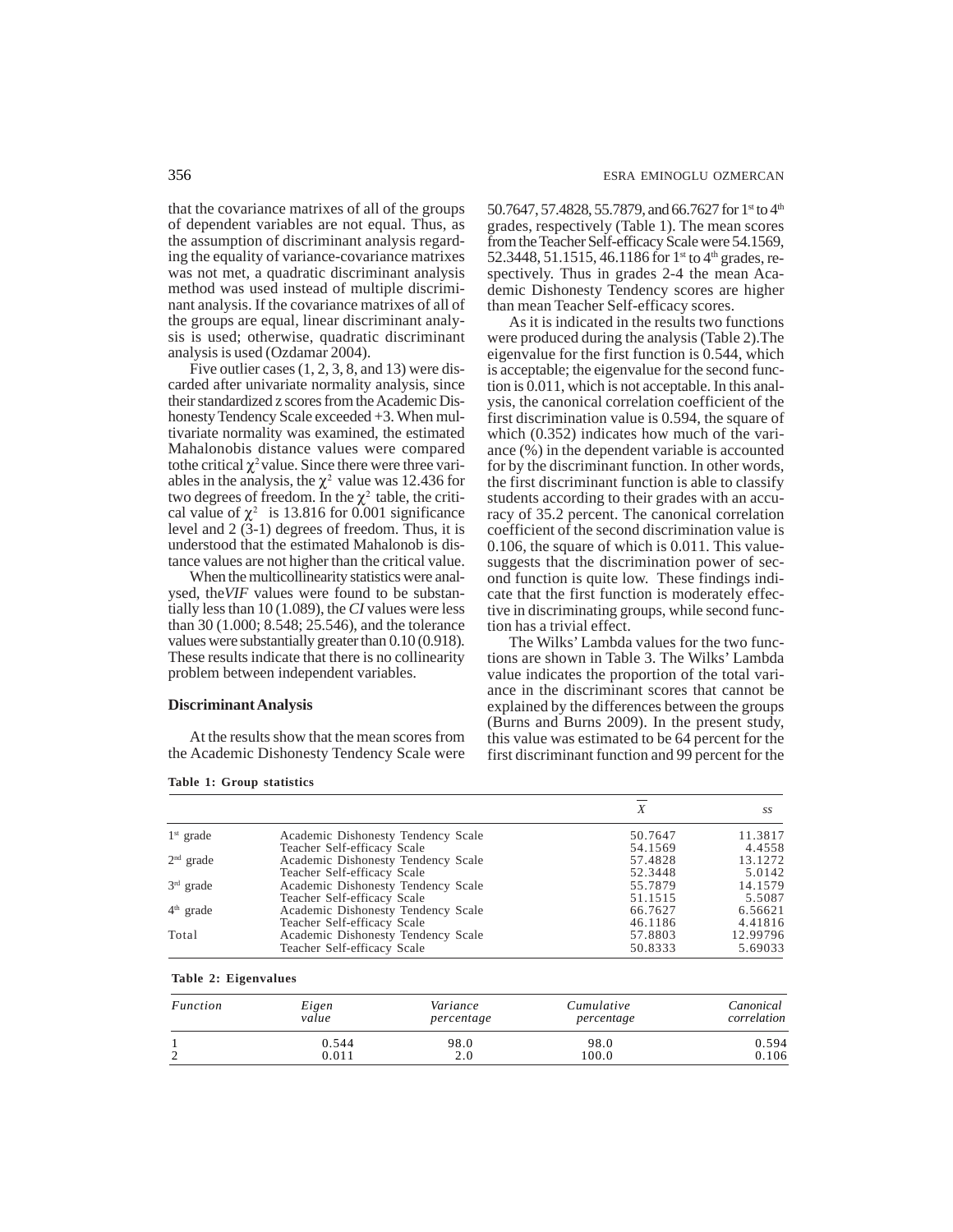second function. The  $\chi^2$  value of the Wilks' Lambda valueis significant for the first function  $(χ² = 102.514)$  but not for the second function  $(χ²)$ *=*2.577) at the 0.05 significance level. Therefore, the distinction power of the first function is significantly high, that is groups can be discriminated with this function. Approximately 64 percent of the total variance in the discriminant scores cannot be explained by the differences between groups in the first function.

**Table 3: Wilks' Lambda statistics**

| Function | Wilks'<br>Lambda | Chi-<br>square | df |       |
|----------|------------------|----------------|----|-------|
|          | 0.640            | 102.514        | h  | 0.000 |
|          | 0.989            | 2.577          |    | 0.276 |

All of the differences between the groups regarding the scores from the Academic Dishonesty Tendency Scale  $[F_{(3,230)}]$  18.150, *p*<.05] and the Teacher Self-efficacy Scale  $[F_{(3,230)=}$  27.92, p<.05] were found to be significant (Table 4). The Wilks' Lambda values for the Academic Dishonesty Tendency and Teacher Self-efficacy scores were 0.809 and 0.733, respectively (Table 4). Wilks' Lambda statistics near 1 indicate that the subtests are not effective in discriminating among the groups. As the Wilks' Lambda value of an independent variable decreases, the contribution of the variable to the discriminant function increases.

The independent variable with the greatest contributionto the discrimination of the groups is the score from theTeacher Self-efficacy Scale (0.763)for the first function and the score from

the Academic Dishonesty Tendency Scale (0.817) for the second function (Table 5).

**Table 5: Standardized coefficients regarding the discriminant function**

|                                                                                | <b>Functions</b> |  |  |
|--------------------------------------------------------------------------------|------------------|--|--|
|                                                                                |                  |  |  |
| Academic Dishonesty Tendency Scale -0.583 0.817<br>Teacher Self-efficacy Scale | 0.763 0.653      |  |  |

A structure matrix provides the correlation between discriminant functions and independent variables used in discriminant analysis. In this study, the independent variable with the highest correlation with discriminant function is the score from the Teacher Self-efficacy Scale (0.814) for the first function and the score from the Academic Dishonesty Tendency Scale (0.760) for the second function (Table 6). Standardized coefficients regarding the discriminant function and structural matrices coefficients yielded similar results.

**Table 6: Structure matrices coefficients**

|                                                 |  | <i>Functions</i> |  |  |
|-------------------------------------------------|--|------------------|--|--|
|                                                 |  |                  |  |  |
| Teacher Self-efficacy Scale                     |  | 0.814 0.581      |  |  |
| Academic Dishonesty Tendency Scale -0.650 0.760 |  |                  |  |  |

Classification results show that 29 out of 51 (56.9%) first grade students, 14 out of 58 (24.1%) second grade students, 16 out of 66 (24.2%) third grade students, and 54 out of 59 (91.5%) fourth grade students were classified correctly (Table 7). In total, 48.3 percent of the 234 students were classified correctly according to their grades.

| Table 4: Wilks' Lambda equality of group means test |  |  |  |  |  |  |  |
|-----------------------------------------------------|--|--|--|--|--|--|--|
|-----------------------------------------------------|--|--|--|--|--|--|--|

|                                                                   |                | Wilks'<br>Lambda |  | df1         | df2            |       |
|-------------------------------------------------------------------|----------------|------------------|--|-------------|----------------|-------|
| Academic Dishonesty Tendency Scale<br>Teacher Self-efficacy Scale | 0.809<br>0.733 | 18.150<br>27.919 |  | 230<br>230  | 0.000<br>0.000 |       |
| Table 7: Classification results                                   |                |                  |  |             |                |       |
| $I^{st}$ grade                                                    | $2^{nd}$ grade | $3^{rd}$ grade   |  | $4th$ grade |                | Total |

| Grade          | $I^{st}$ grade |      | $2^{nd}$ grade |               | $3^{rd}$ grade |      | $4th$ grade |      | Total |      |
|----------------|----------------|------|----------------|---------------|----------------|------|-------------|------|-------|------|
|                |                | $\%$ |                | $\frac{0}{0}$ |                | $\%$ |             | $\%$ |       | $\%$ |
| $1^{st}$ grade | 29             | 56.9 |                | 17.6          |                | 17.6 |             | 7.8  |       | 100  |
| $2^{nd}$ grade | 17             | 29.3 | 14             | 24.1          | 10             | 17.2 |             | 29.3 | 58    | 100  |
| $3^{rd}$ grade | 23             | 34.8 | 10             | 15.2          | ! 6            | 24.2 |             | 25.8 | 66    | 100  |
| $5th$ grade    | 4              | 6.8  | 0              | 0.0           |                |      | 54          | 91.5 | 59    | 100  |

Total percentage of correct classification = 48.3%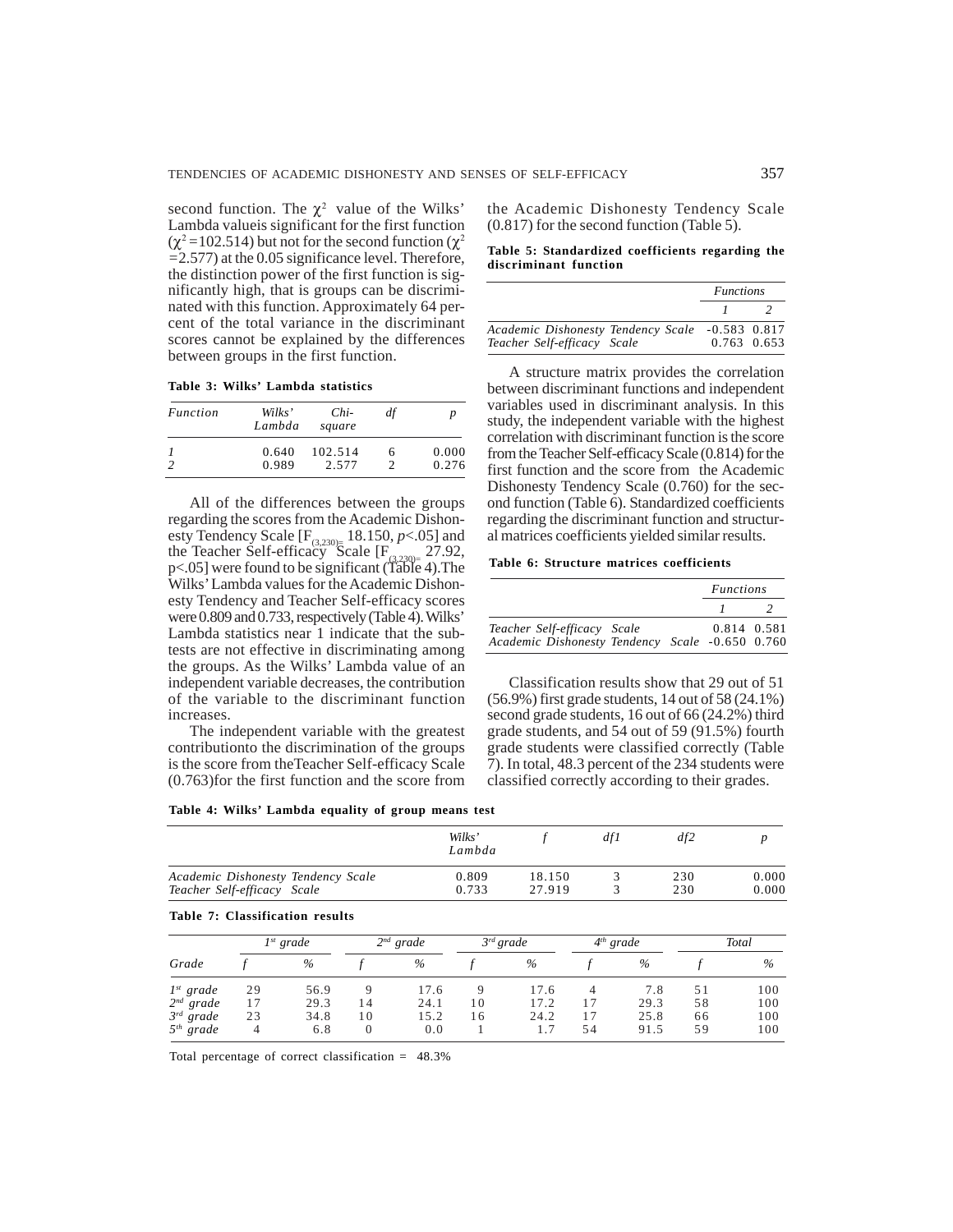## **DISCUSSION**

In this study, the researcher investigated how correctly the tendencies of academic dishonesty and senses of self-efficacy of 234 voluntary prospective English language teachers' were classified according to their grade levels. The academic dishonesty tendency mean scores in  $2<sup>nd</sup>$ ,  $3<sup>rd</sup>$  and  $4<sup>th</sup>$  grades were higher than the teacher self-efficacy mean scores in those grades. In addition, the teacher self-efficacy mean scores decreased with increasing grade level. These findings are consistent with the results of previous studies (Evans and Craig 1990; Murdock et al. 2001; Finn and Frone 2004; Marsden et al. 2005). In contrast, the tendency to academic dishonesty does not vary by grade level (Eminoglu-Kucuktepe 2011). Evans and Craig (1990) and Murdock et al. (2001) reported that cheating in school is strongly associated with having a lower sense of academic self-efficacy. Marsden et al. (2005) indicated that academic dishonesty is associated with alower level of learning, a desire to have higher grades, and alow sense of self-efficacy. Finn and Frone (2004) found that identification with school and academic self-efficacy were significantly and negatively related to cheating. That is, cheating was higher for students with lower sensesof self-efficacy and lower levels of school identification. Alt (2015) showed a positive connection between constructivist practices in the learning setting and an increased sense of selfefficacy, which in turn reduced the tendency toward academic cheating.

The researchers found that the first function was moderately effective in discriminating among groups, whereas the second function was not effective. Accordingly, 54 out of 59 (91.5%) of  $4<sup>th</sup>$ grade students and 113 out of 234 (48.3%) total students were classified correctly.

### **CONCLUSION**

Academic dishonesty and self-efficacy are two important terms in education. Teachers have effective roles in school. Teachers and prospective teachers must be honest and should have high senses of self-efficacy in order to educate new generations well. Academic dishonesty has been a problem for many decades and has been increasing in prevalence from year to year. In addition, students think academic dishonesty is a normal behaviour.

#### **RECOMMENDATIONS**

The most important limitation of this study is that it was conducted in an English Language Teaching department in the education faculty. This study should have been done in the other teaching departments and other faculties. This study reveals that academic dishonesty behaviour is a serious problem and we have to take some precautions. For instance, when entering the university, students can sign an honour agreement. In addition, lecturers can use software which detects plagiarism in take-homework. We have to teach "honesty" in every lesson, not only in moral lessons. Lecturers in the university and teachers in the schools should use exams that include differently-formatted questions and should not use the same exams every year.

#### **REFERENCES**

- Albayrak AS 2000. *Uygulamali Cok Degiskenli Istatistik Teknikleri [Applied Multivariate Statstical Methods]*. Ankara: Asil Yayin Dagitim A.S.
- Alt D 2015. Assessing the connection between selfefficacy for learning and justifying academic cheating in higher education learning environments. *J Acad Ethics,* 13: 77–90.
- Aluede O, Omoregie EO, Osa-Edoh GI 2006. Academic dishonesty as a contemporary problem in higher education: How academic advisors can help. *Reading Improvement,* 2: 97-106.
- Bandura A 1986. *Social Foundations of Thought and Action: A Social Cognitive Theory.* Englewood New Jersey: Prentice-Hall.
- Bounville M 2010. Why is cheating wrong? *Stud Philos Educ*, 29: 67–76
- *Big Turkish Dictionary* 1988. Istanbul: Beyan Yayinlari Burns RP, Burns R 2009. *Business Methods and Statis-*
- *tics Using SPSS.* California: Sage Publication. Bushweller K 1999. Generation of cheaters. *The American School Board Journal*, 186(4): 24-32.
- Cakmak Z 1992. *Coklu Ayirma and Siniflandirma Analizi [Multiple Discrimination and Classification Analysis]*. Eskisehir: Anadolu Universitesi Yayinlari.
- Cokluk O, Sekercioglu G, Buyukozturk S 2010. *Sosyal Bilimler icin Cok Degiskenli Istatistik: SPSS ve LIS-REL Uygulamalari [Multivariate Statistics for Social Sciences: SPSS and LISREL Applications]*. Ankara: Pegem Akademi.
- Diken IH 2005. Ogretmen Oz-Yeterlik Olcegi Turkce Uyarlamasi, gecerlik and guvenirlik calismasi [Turkish adaptation of Teacher Self-efficacy scale: Validity and reliability studies]. *Eurasian Journal of Educational Research*, 16: 102-112.
- Eminoglu Esra 2008. *Universite Ogrencilerinin Akademik Sahtekarlik Egilimlerinin Olculmesine Yone-*